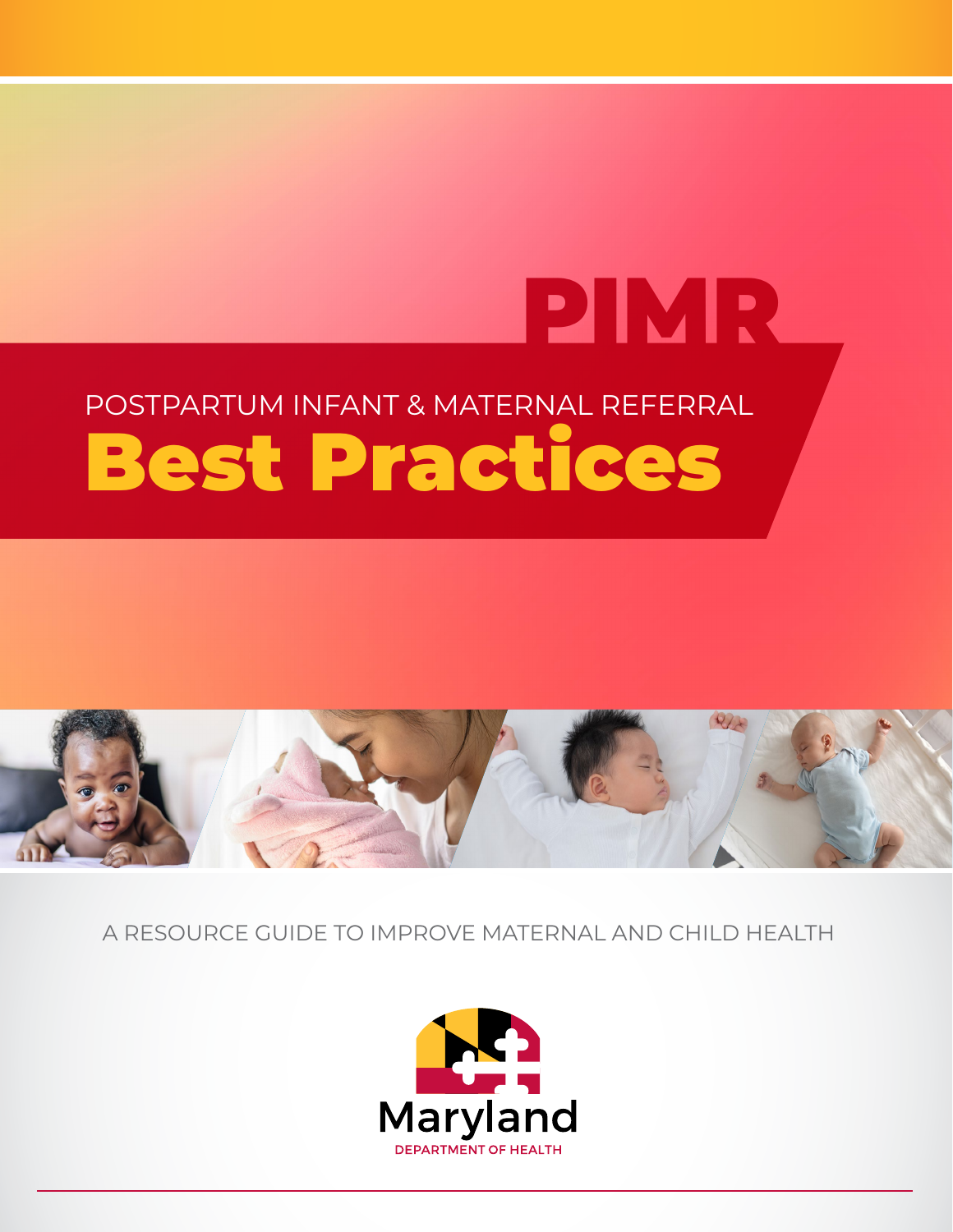

### Introduction

Linkages to care have been identified as a priority to improve maternal and child health (MCH) outcomes in Maryland. The Postpartum Infant Maternal Referral Form (PIMR) is a tool used by Maryland hospitals to refer high risk mothers and infants at hospital discharge to their local health department (LHD) for community-based services, and thereby linking this population to life-saving care. The PIMR provides families with connections to critical services, such as housing support and case management, that improve MCH outcomes, and does NOT replace the "Prenatal Risk Assessment" (PRA) form.

### **Find the Postpartum Infant Maternal Referral Form:** [PIMR Form](https://health.maryland.gov/phpa/mch/Pages/postpartum-referral.aspx)

### Process to Complete and Send the Postpartum Infant Maternal Referral Form

#### **1) PIMR is completed by hospital staff.**

### *a) When should the form be submitted?*

 The form should be submitted at discharge and under the following circumstances:

- **(1)** Teen Mother
- **(2)** No prenatal care
- **(3)** Substance Use/Misuse
- **(4)** Mental/behavioral health
- **(5)** Intimate Partner Violence
- **(6)** Unstable housing/homelessness
- **(7)** Previous infant death
- **(8)** Previous preterm birth
- **(9)** Very low birthweight (<1500 grams)
- **(10)** Any other circumstance deemed to be a serious risk for the mother or infant

#### *b) Who can complete the PIMR?*

Typically a social worker or nursing staff completes the PIMR; however, anyone at the hospital can fill out the form.

#### *c) Is consent needed?*

 Because this form constitutes coordination of care and related services among health care providers, completion and submission of this form does not require patient consent. However, it is highly recommended to notify the birthing person that the referral will be sent.

### **2) PIMR is faxed to the Local Health Department.**

 The Maternal and Child Health Program staff at the local health department receives the referral. The Maternal and Child Health staff will then review the form and may contact the person who sent the form if further information is needed.

**3) The MCH LHD staff contacts the client to coordinate their care, including referrals to appropriate programs and services.**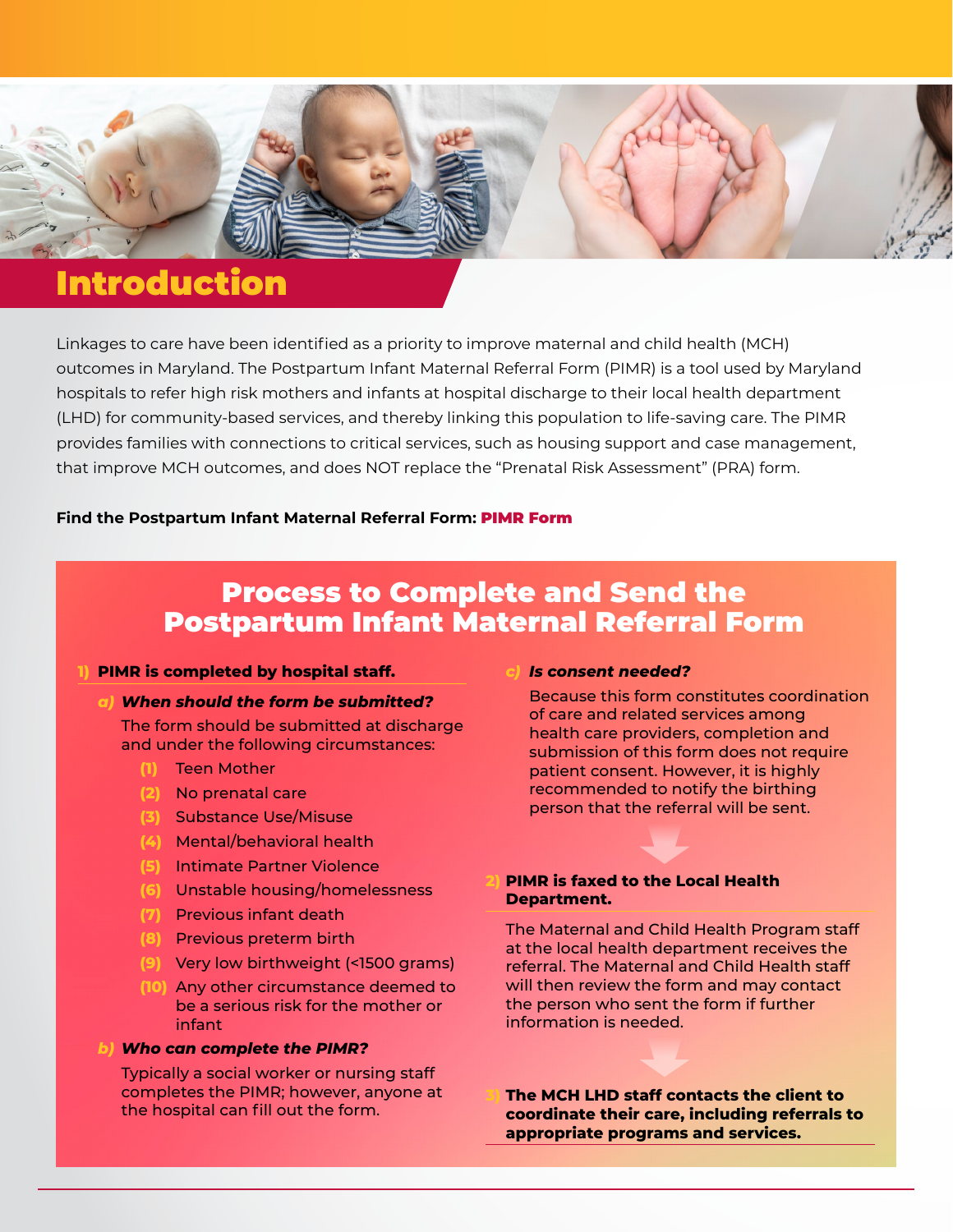

## Best Practices for Hospitals

**Planning:** Ensure there is a standardized plan in place for PIMR submission at the time of patient discharge.

**Timing:** Ensure the PIMR is sent close to the time of discharge and no less than 30 days after discharge to link birthing people to urgent services. Specify if referrals have already been made during hospitalization.

**Thoroughness:** Please take the time to provide complete information about the client's current unmet needs. Utilize the comment boxes within the PIMR to provide any additional details. This will allow the LHD to better serve the client.

**Documentation:** Include any information relevant to the PIMR within a patient's record.

## Best Practices for Local Health Departments

**Assessment:** LHDs vary in terms of workflows, population demographics/needs, as well as community programs and resources. Therefore, it is important for every LHD to identify all available community resources and identify any gaps, with plans in place to address these gaps.

**Training and Outreach:** LHDs should provide outreach to local hospitals about completing the PIMR. In addition, there should be staff training in place about how and when to complete the form.

**Communication:** Bidirectional communication between designated staff at the birthing hospitals and LHDs regarding the PIMR and any follow up is critical for linkage to care.